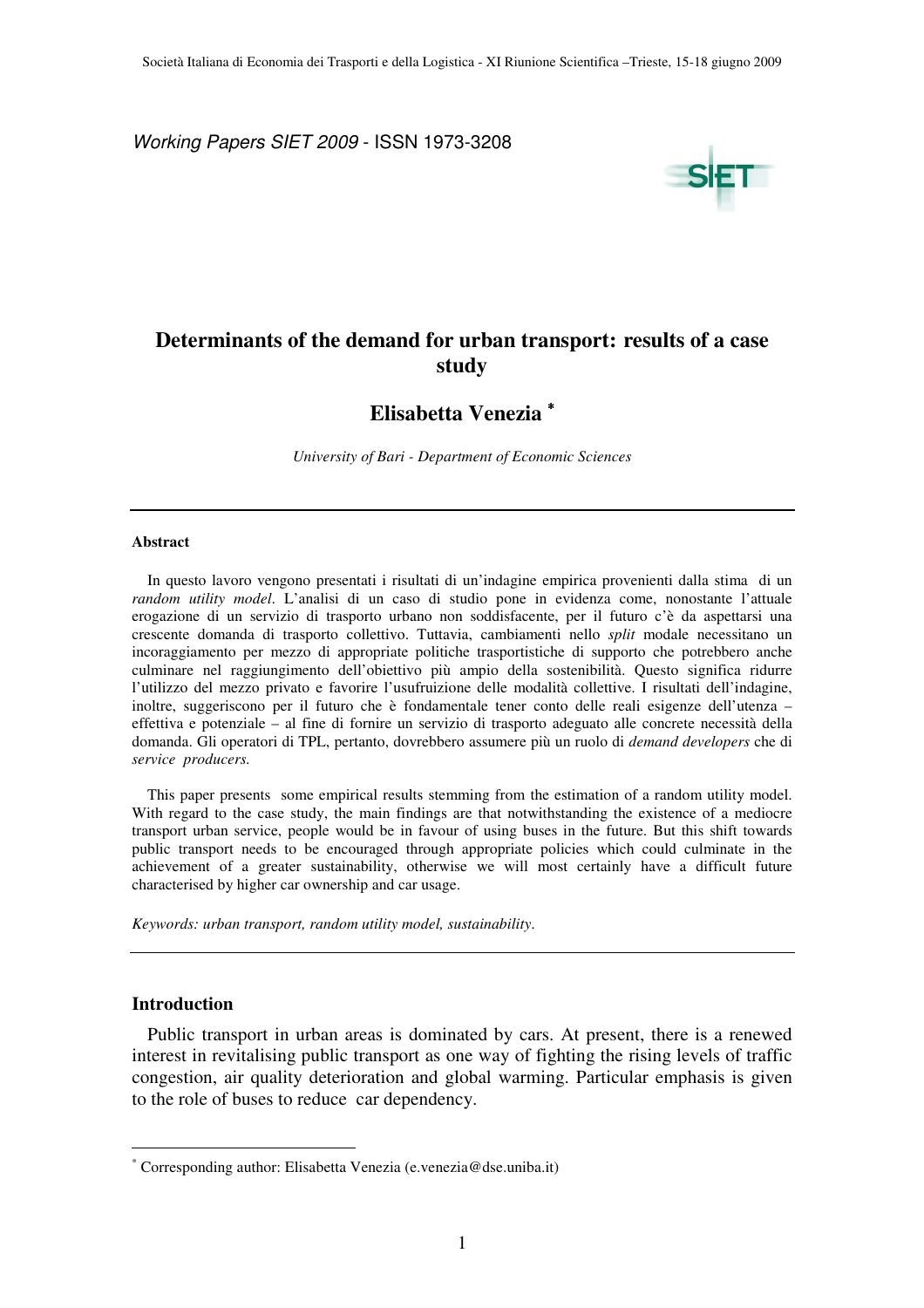The findings of this study will help policy makers in shaping policies and programmes in encouraging the use of public transport modes, as well as reducing the use of cars. Nevertheless, the legal framework is currently uncertain and is causing confusion both to operators and to local governments. Nonetheless, this cannot be an excuse for neglecting urban transport needs and supplying a service based only on standard demand. User needs change and they urgently need to be considered if controlling car use – thus reducing congestion – is to be a transport policy objective.

It is advisable, therefore, that operators of urban transport service take in due consideration the exigencies of current and potential users, abandoning the idea that only systematic transport demand use urban buses. In fact, for operators this is a very easy way to organise the transport service, which is mainly an indication of lax behaviour, based on consolidated models, which exclude any type of dynamics. On the contrary, as it will be shown, presently, a component of urban bus demand is given by those who move in the city, for example, for leisure and shopping – therefore an erratic demand – and any effort to satisfy efficiently this demand segment could simply "fill" buses and gratify the demand with a possible medium and long term multiplier effect for the whole transport system. In brief, operators should change behaviour: they are "service producers", but they could also be demand developers.

For this reason, in the next sections, the survey results and an empirical analysis are presented to shed some light on these aspects. The underlying idea is to understand the composition of current demand for public urban transport and to capture useful and significant determinants of the potential demand which could have policy implications in the sense of encouraging the use of public transport, thus reducing the private car use.

How people move from place to place in the city is a major factor in whether objectives of urban transport policy are met. Indeed, assuring that a growing number of urban dwellers in all socio-economic strata have or could have access to the transport sector is the main goal and challenge facing transport and land-use policy-makers at this time.

### **Evidence From The Literature**

The importance of attitudinal data in the transport literature has long been established<sup>1</sup>. Nevertheless, understanding the facts that affect transport choice is not such an easy task. Attitudes are commonly defined as hypothetical constructs that are derived from different evaluative responses to a specified objective. Aspects, which affect attitudes, are usually classified as: behavioural, affective and cognitive<sup>2</sup>. By considering these aspects in the analysis, it can surely increase the predictive ability of a model by a clearer specification of the relationship between attitudes and behaviour. This relation, improved with some social elements, gave way to the theory of planned behaviour elaborated by Ajzen in 1991 and has been subsequently applied to transport research especially with regard to environmental problems<sup>3</sup>. These studies drew to the conclusion that transport mode choice is largely a reasoned decision related particularly to attitudes. Other authors, on the other side, suggest including

 1 For an ample review on travellers' attitudes see Ibrahim, M. F. (2003) and Polk, M. (2003).

 $2$  See Eagley, A.-Chaiken, S. (1993).

<sup>&</sup>lt;sup>3</sup> See, for example Kaiser, F.-Wölfing, S.-Fuhrer, U. (1999).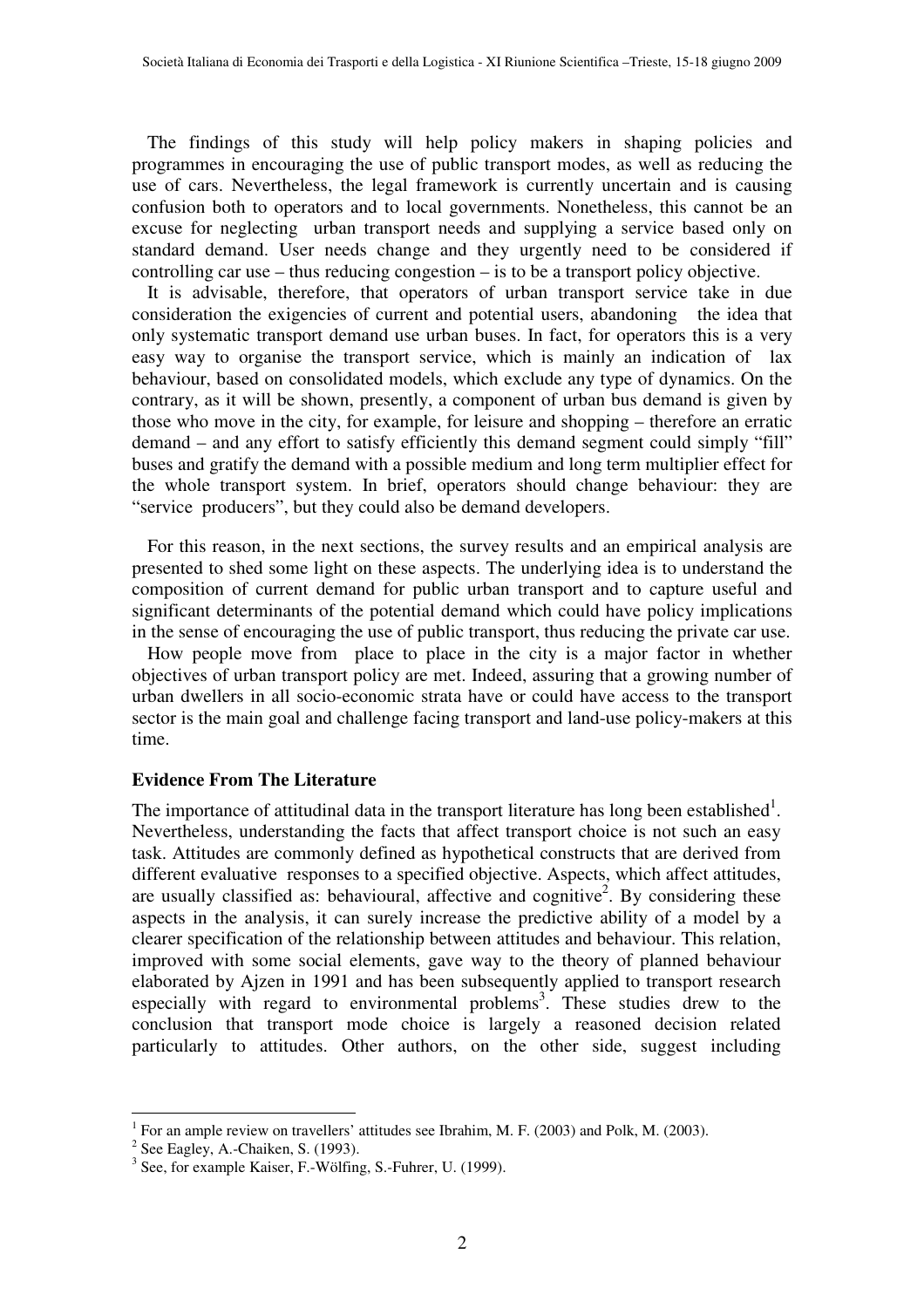independent measures of habit to improve further the predictive capability of attitudebehaviour studies<sup>4</sup>.

More generally, Recker and Golob in their paper found that attitudinal data may be better predictors of modal choice than the traditional objective measures, such as travel time and cost. With regard to this approach, Recker and Stevens considered some attributes of relevance for shopping activities, as reported in Table 1. Some of this attributes are still valid although, as the results of the questionnaire will show, some elements have a different burden in the modal choice of bus service in comparison with alternative modes.

| Modes/attributes   |                      |                    |                     |  |  |
|--------------------|----------------------|--------------------|---------------------|--|--|
| Walk               | <b>Bus</b>           | Taxi               | Car                 |  |  |
|                    |                      |                    |                     |  |  |
| Night safety       | Reliability          | Cost               | Flexibility         |  |  |
| Day safety         | Punctuality          | Courtesy           | Cost                |  |  |
| Effort             | Flexibility          | Honesty            | Privacy             |  |  |
| Time               | Class of riders      | Waiting time       | Added opportunities |  |  |
| Getting lost       | <b>Status</b>        | Driving capability | Safety              |  |  |
| Weather            | Comfort              | Safety             | <b>Status</b>       |  |  |
| Crossings          | Privacy              |                    | Enjoyment           |  |  |
| Parcel convenience | Cost                 |                    |                     |  |  |
| <b>Status</b>      | Night safety         |                    |                     |  |  |
| Adequate sidewalks | Day safety           |                    |                     |  |  |
|                    | Safety               |                    |                     |  |  |
|                    | Convenience          |                    |                     |  |  |
|                    | Parcel convenience   |                    |                     |  |  |
|                    | Grocery practicality |                    |                     |  |  |
|                    | Route familiarity    |                    |                     |  |  |
|                    | <b>Transfer</b>      |                    |                     |  |  |

**Table 1 – Attributes descriptors of modal choice** 

Source: Recker, W.– Stevens, R. (1976).

The approach taken in this work is loosely based upon the aforementioned theoretical framework, although it will not test the applicability of any specific theory, but rather examine the possible factors that can be used to better understand travel patterns and more specifically bus use.

### **Methodology And Background Statistics**

In this section, results of an interview survey of 1886 respondents conducted in Bari in 2001 are presented. A non-probability sampling technique was adopted and great care was taken to try to ensure that the sample was as representative as possible. Respondents were approached mostly in the city centre area to achieve a wide geographical area and to reduce the bias associated with approaching only bus users. The time of the day was 7.00-21.00.

The questionnaire was designed and formulated to explore individual relations to buses. The objective of the survey was to obtain a wide range of information on urban transport user habits and to investigate perceptions of environmental and traffic

 4 For a clear and essential review on these studies, see Anable, J. (2005).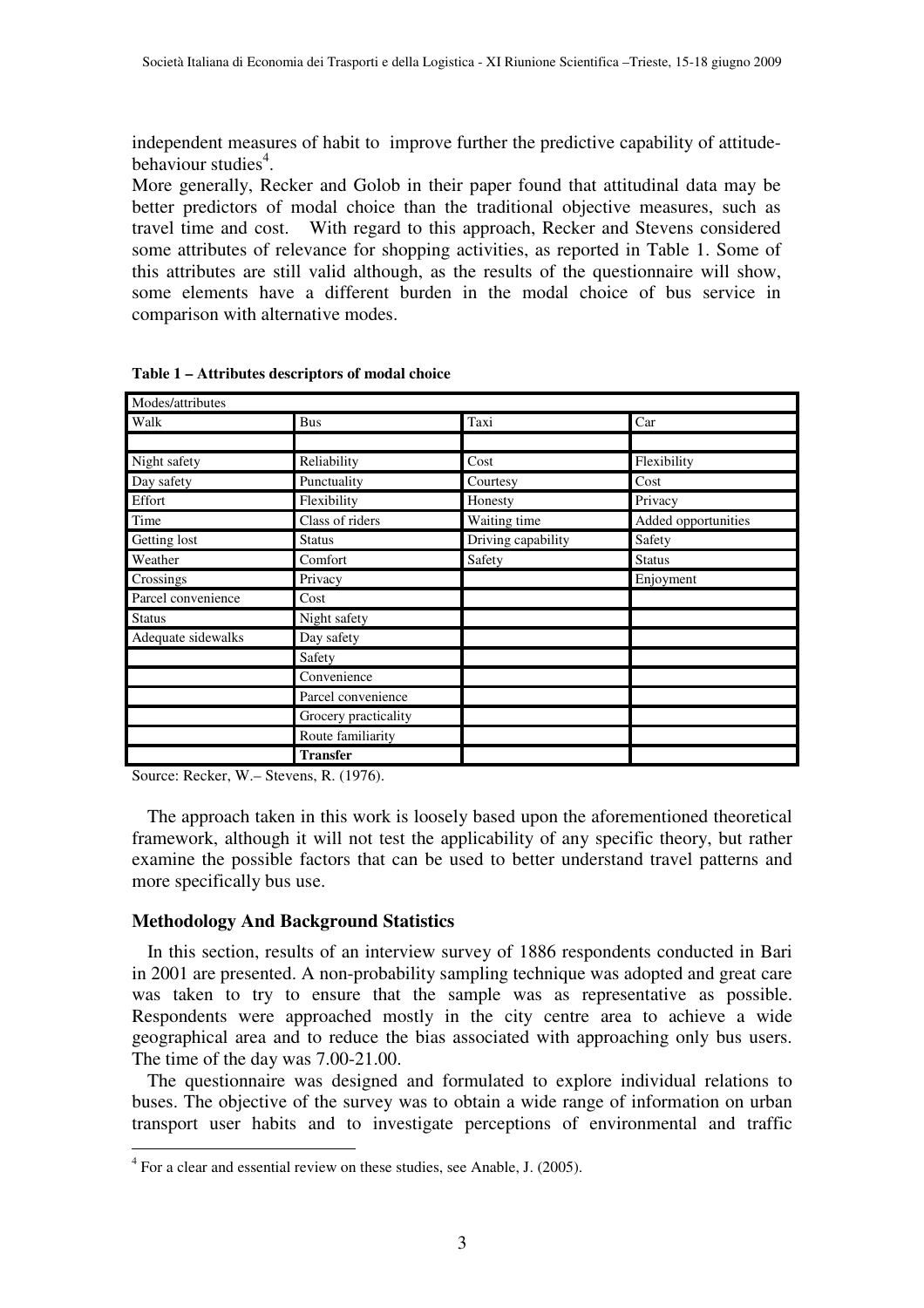problems. In particular, there appeared to be little concern regarding pollution and congestion problems. Though the questionnaire was very broad in scope, the topics that will be presented in this article pertain to users' behaviour and evaluate the probability of respondents using buses, according to some characteristics.

The sample is made up of 45% males and 55% females and the age composition of our sample is structured with 32% of users aged 19-29, followed by 29% aged 30-50, while 16% are over 65, 13% are aged 51-65 and, finally, 10% is represented by users younger than 19.

As for the occupational composition of the sample, students account for 30% of the respondents, homemakers for 19% and pensioners for 14%. Only 33% of total passengers are workers, mainly employees (25%), while the self-employed are only 8%.

As shown by figure 1, public transport in Bari is generally perceived badly: 19% of respondents are very dissatisfied with bus service, while 33% are not very satisfied. This is a clear indication of how much work must be done by operators to regain credibility from their users.

## **Fig. 1 - Degree of bus satisfaction**



Results point out that public transport users are those who have no cars or other transport means. As a matter of fact, 64% of the total respondents have no private means all day long. Only 24% of all respondents have other means, while the remaining 12% can use alternatives only occasionally. Furthermore, 73% of the respondents use buses daily and 51% of the total purchase season tickets.

Among those who use bus services, 69% consider comfortable to use buses, especially because for 54% of bus passengers it avoids parking problems. Other bus use advantages are given by the fact that it is cheaper for 23% and less polluting for 13% in comparison with other urban transport means.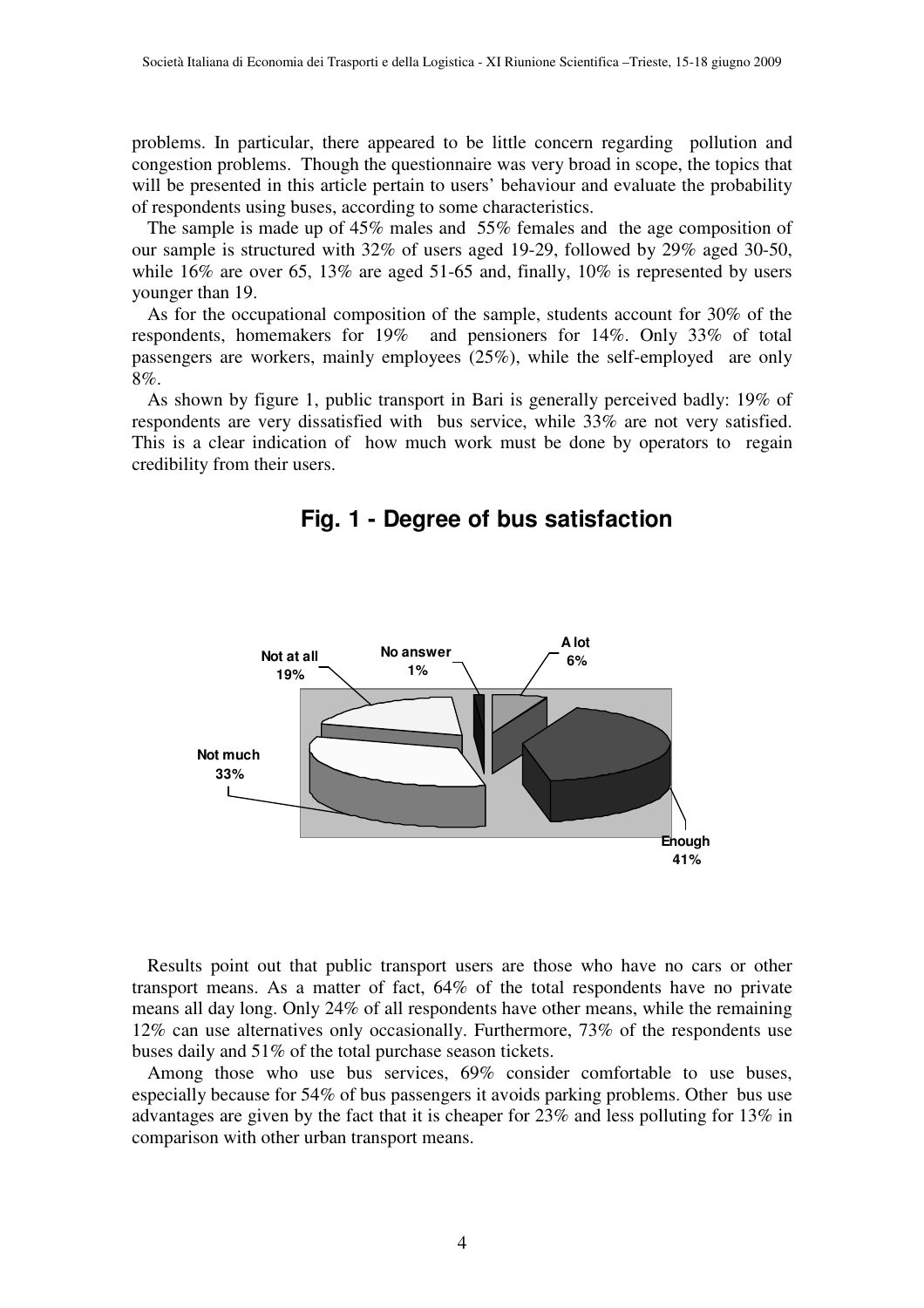Most journeys were made for commuting, school travel and for shopping and buses were the most preferred means of transport for all kinds of journeys (see Table 2).

As for expectations, service frequency, high-quality vehicles, convenient and more direct connections for all public modes as well as for the private ones play an important role. More precisely, among bus users, 86% expressed some suggestions for improving

|                          |                 |               | Scopes for using buses     |                       |          |                |       |  |
|--------------------------|-----------------|---------------|----------------------------|-----------------------|----------|----------------|-------|--|
|                          |                 |               | School/working<br>activity | Leisure<br>activities | Shopping | Others         | Total |  |
| Urban                    |                 |               |                            |                       |          |                |       |  |
| transport                | <b>Bus</b>      | Count         | 651                        | 357                   | 543      | 15             | 1566  |  |
| mode<br>normally<br>used |                 | Table<br>$\%$ | 34,5                       | 18,9                  | 28,8     | 0,8            | 83,0  |  |
|                          | Private<br>mode | Count         | 76                         | 41                    | 90       |                | 207   |  |
|                          |                 | Table<br>$\%$ | 4,0                        | 2,2                   | 4,8      |                | 11,0  |  |
|                          |                 | Count         | 46                         | 17                    | 46       | $\overline{4}$ | 113   |  |
|                          | Foot            | Table<br>$\%$ | 2,4                        | 0,9                   | 2,4      | 0,2            | 6,0   |  |
| Total                    | Count           |               | 773                        | 415                   | 679      | 19             | 1886  |  |
|                          | Table %         |               | 41,0                       | 22,0                  | 36,0     | 1,0            | 100,0 |  |

**Table 2 - Choice of transport for individuals' journeys to various destinations** 

the attraction of bus services. In particular, 31% of users ask for higher frequency, 22% desire more punctuality and 17% would like to have more direct connections in the city.

Furthermore, many users desire safety enforcement on board: 70% of passengers fear road accidents, pickpockets and violence on board.

In the questionnaire there was also a question on the reasons for not using buses in order to have a clearer picture on the main weakness of the transport service supplied in Bari. As illustrated in figure 2, of particular importance are the answers "too long waiting time" and "scarce frequency" which are clear indications of efforts which should be made in terms of better connections and higher frequency if the bus operator service wants to reclaim that part of the latent demand which could be expressed on the market. Another relevant aspect is the "scarce punctuality" which, in Bari, could be mainly attributed to a chaotic congestion during peak hours. Of course, this aspect is the result of an absence of policies in favour of mobility based on buses. As a matter of fact, development policies have too often tended to be based on the assumed superiority of motorised private transport as the sole means of meeting movement needs. On the contrary, there is a strong argument to be made in favour of those who would like to switch over to buses or increase their use. Thus, it is important that policy and decision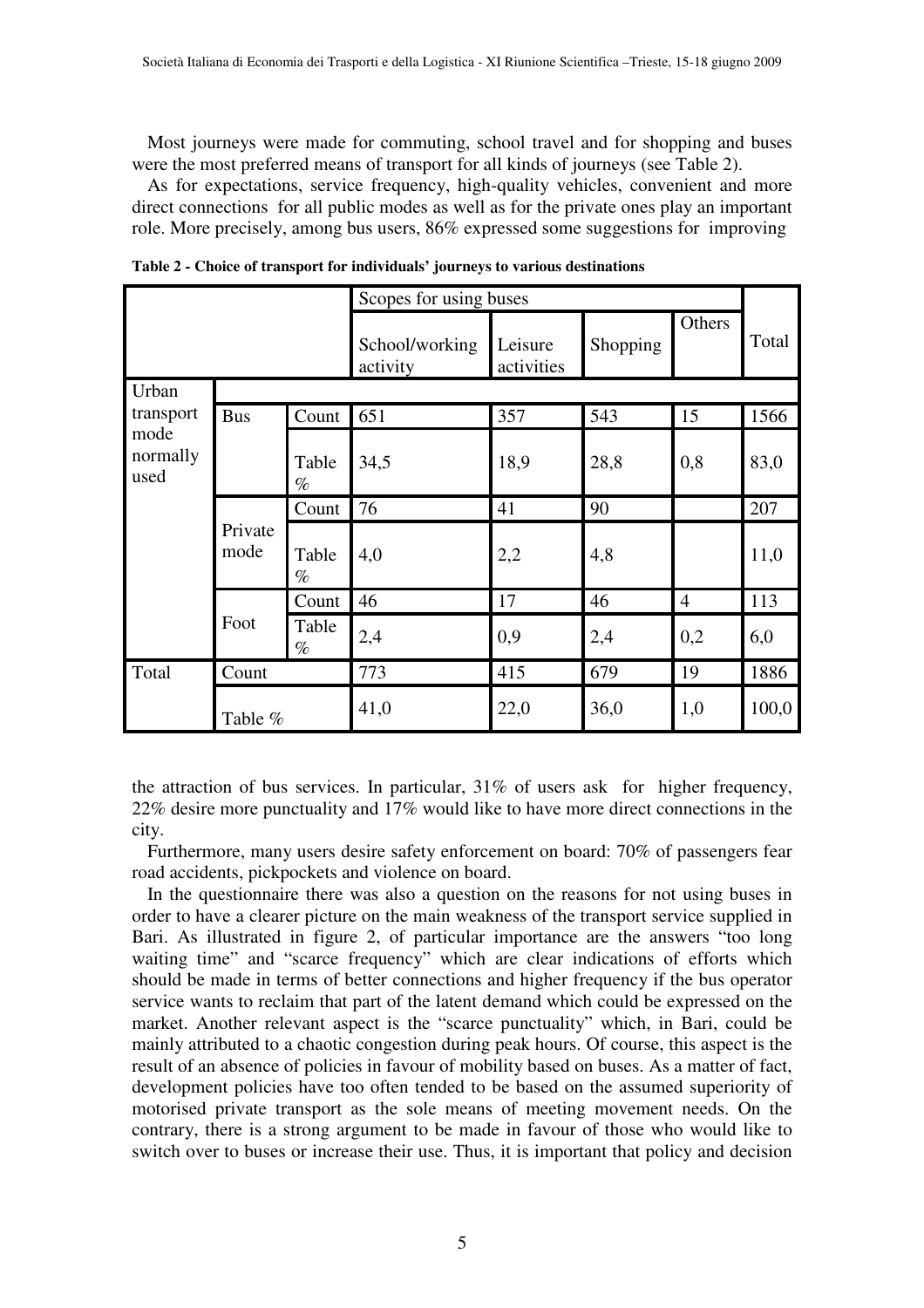makers need to be more aware of the consequences of continued imbalanced policies in a transport system that currently overlooks travel needs. This should bring back policy makers to the often mentioned idea of "re-inventing" the very notion of what transport is for.



**Fig. 2 - Reasons for not using buses** 

### **Empirical Results**

To give a further interpretation of data on individual choice related to bus service provided in Bari, the random utility model has been used**<sup>5</sup>** .

Briefly, as indicated by Green (1997), suppose that  $y_m$  and  $y_p$  represent the individual's utility of two choices, denoted  $U^a \in U^b$ . The observed choice between the two reveals which one provides the greater utility. Therefore, the observed indicator equals 1 if  $U^a > U^b$  and 0 if  $U^a \leq U^b$ . A common formulation of the linear random utility model is:

 $U^a = \beta' a x + \varepsilon_a$  and  $U^b = B'_b x + \varepsilon_b.$ 

 $\overline{a}$ 

Then if we denote by Y=1 the consumer's choice of alternative a, we have:

 $<sup>5</sup>$  This model is one of the most used for the simulation of transport demand; nevertheless, it may present</sup> some problems. On this point, see Cascetta, E.-Papola, A. (2001), Maddala, G.S. (1999), Green, W.H. (1997).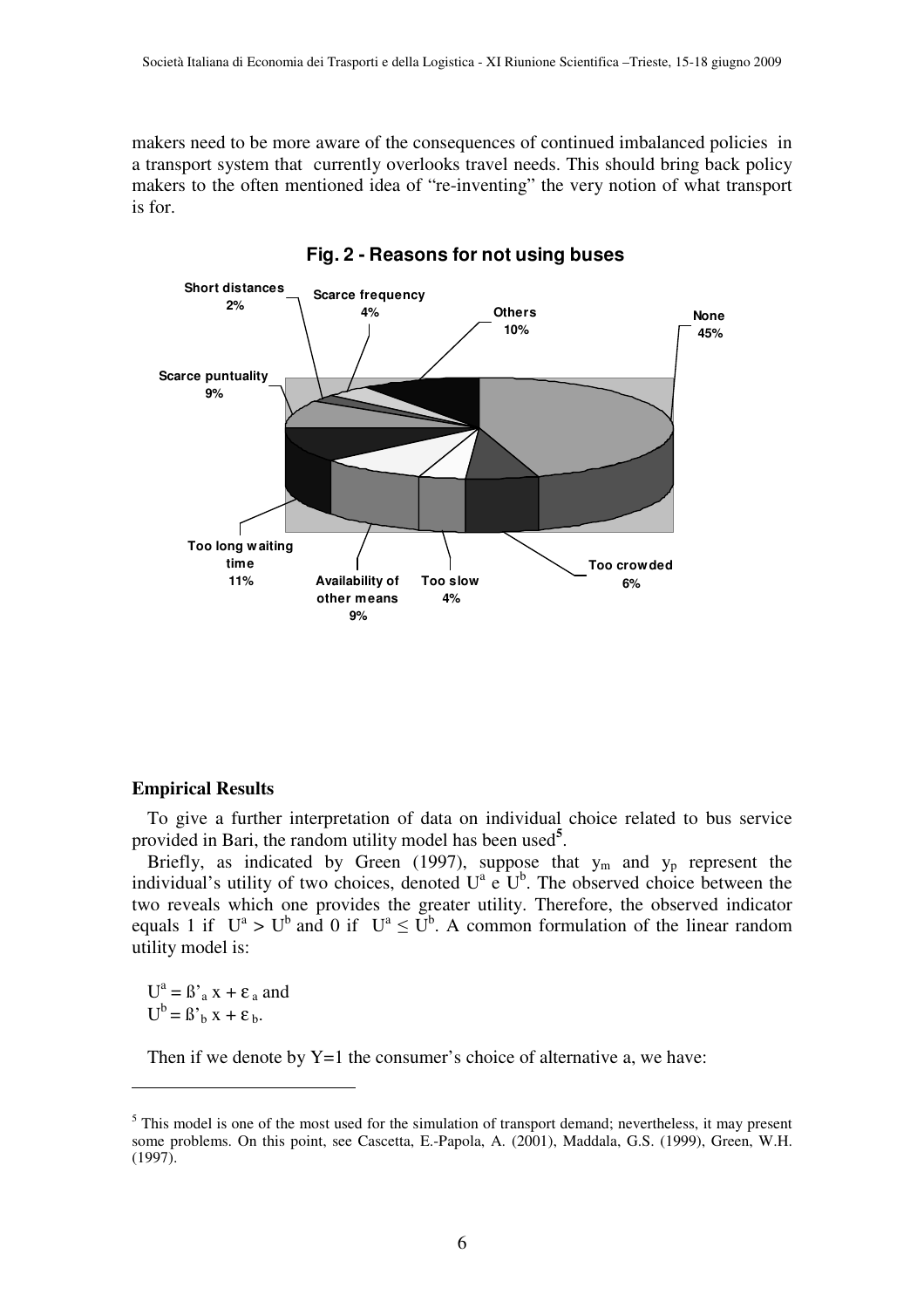$$
\begin{aligned} \text{Prob}[Y=1|x] &= \text{Prob}[U^a > U^b] \\ &= \text{Prob}[\beta_a x + \varepsilon_a - \beta_b x - \varepsilon_b > 0|x] \\ &= \text{Prob}[(\beta_a - \beta_b)^2 x + \varepsilon_a - \varepsilon_b > 0|x] \\ &= \text{Prob}[\beta^x x + \varepsilon > 0|x] \end{aligned}
$$

In this paper, the individual's utility of two choices – bus transit and private means – is estimated by binary logistic regression and logistic regression coefficients are used to estimate odds ratios for each independent variable in the model. The values assumed by the dependent variable, as the probability of using buses, are equal to one. All the values assumed by independent variables have been transformed into dummy variables in order to capture each characteristic of independent variables represented by sex, occupational status and so on. Equations have been estimated by using single attributes to avoid evident correlation problems and a consequent self-selectivity involved in the data. Here, the selection is given by the significance of parameters, which has been checked with the Wald statistic at a 5% level. All parameters have been chosen with the Wald forward selection method and values reported in table 3 are all significant in accordance with the Wald test**<sup>6</sup>** .

Results presented in table 3 (looking at the final column headed with Exp(B)) indicate the probability linked to the individual choice related to the bus service with respect to some characteristics of respondents. In particular, among independent variables, there is a large number of discrete or dummy variables such as sex, occupational status, availability of other transport means (besides buses), reason for using buses, frequency in the bus use, main advantages from using buses in comparison with other transport means and, finally, type of bus ticket.

Determining the users' attitudes should inform us about probable future levels of public transport demand.

Starting with sex, results indicate that females are more likely to be bus users than males. As a matter of fact, women have nearly twice as much the probability of using buses in comparison with males. This aspect has a variety of implications, among which the demand for mobility which is strictly linked to the quality of life of this population segment. Therefore, transport policies should aim at improving transport provision to women**<sup>7</sup>** .

As for age, figures show that the probability of using buses is particularly important for those belonging to the 19-29 year-old range, followed by respondents who are over the 51year-old range. In particular, today's elderly form the first generation of retired people that have experienced mass car ownership. Generally, this group is expected to go on being car oriented and the fact that they have expressed this preference means that with opportune policies a switch to buses could be possible<sup>8</sup>. Buses are also important

 $\overline{a}$ 

<sup>&</sup>lt;sup>6</sup> The Wald test is a way of testing the significance of particular explanatory variables in a statistical model. In a logistic regression, there is a binary outcome and more explanatory variables. For each explanatory variable in the model, there is an associated parameter, which needs to be tested in terms of significance.

 $<sup>7</sup>$  For a wider analysis of segment population, see Venezia, E. (2005).</sup>

 $8$  Also on this segment, a more in-depth analysis is contained in Venezia, E. (2005).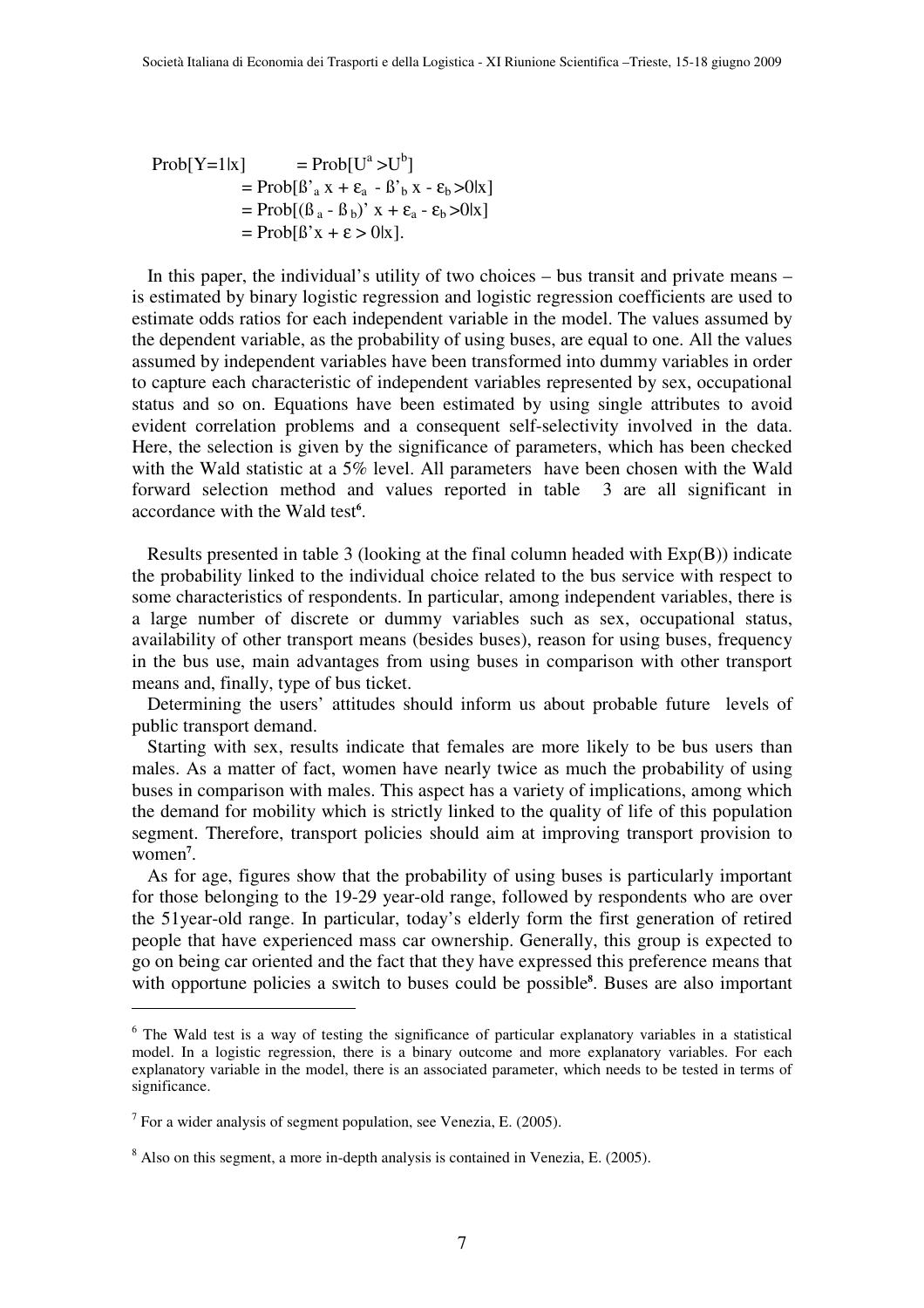for the elderly who can no longer drive or no longer wish to do so. This is confirmed also by results obtained running the empirical analysis with regard to occupational status. In fact, pensioners and students result being the two categories more in favour of using buses in comparison with private means. As for students, the bus use can be explained by the fact that they represent a systematic demand and that for them it is cheap and quick to move with buses instead of cars, which are mainly used for leisure activities. Furthermore, buses are also an imperative means of travel for young people who cannot afford a car.

| Variables in the equation |                                          | В        | S.E. | Wald    | Exp(B) |
|---------------------------|------------------------------------------|----------|------|---------|--------|
|                           | <b>Sex</b>                               |          |      |         |        |
|                           | Male                                     | 1,271    | ,083 | 234,655 | 3,565  |
|                           | <b>Female</b>                            | 1,908    | ,093 | 424,734 | 6,739  |
|                           | Age                                      |          |      |         |        |
|                           | < 19                                     | 1,347    | ,180 | 56,166  | 3,846  |
|                           | 19-29                                    | 1,691    | ,112 | 226,991 | 5,426  |
|                           | $30 - 50$                                | 1,346    | ,106 | 162,349 | 3,841  |
|                           | Over 51                                  | 1,634    | ,173 | 89,376  | 5,125  |
|                           | <b>Occupational status</b>               |          |      |         |        |
|                           | <b>Student</b>                           | 1,896    | ,125 | 231,407 | 6,662  |
|                           | Self-employed workers                    | ,921     | ,180 | 26,084  | 2,512  |
|                           | <b>Housewives</b>                        | 1,362    | ,131 | 107,810 | 3,904  |
|                           | <b>Employees</b>                         | 1,457    | ,118 | 153,187 | 4,292  |
|                           | <b>Pensioners</b>                        | 2,172    | ,203 | 114,371 | 8,778  |
|                           | <b>Others</b>                            | 1,472    | ,296 | 24,666  | 4,357  |
|                           | Availability of other<br>transport means |          |      |         |        |
|                           | <b>Always</b>                            | 1,161    | ,110 | 110,948 | 3,194  |
|                           | <b>Sometimes</b>                         | $-2,718$ | ,276 | 96,985  | ,066   |
|                           | Main reasons for using<br>buses          |          |      |         |        |
|                           | <b>Punctuality</b>                       | 3,073    | ,457 | 45,118  | 21,600 |
|                           | <b>Comfort</b>                           | 2,799    | ,127 | 487,311 | 16,424 |
|                           | <b>Others</b>                            | 1,281    | ,169 | 57,784  | 3,600  |
|                           | Frequency in bus use                     |          |      |         |        |
|                           | <b>Every day</b>                         | 4,168    | ,220 | 359,214 | 64,571 |
|                           | 2-3 times a week                         | 1,224    | ,208 | 34,718  | 3,400  |
|                           | Rarely                                   | $-4,174$ | ,713 | 34,323  | ,015   |
|                           | <b>Scopes for using buses</b>            |          |      |         |        |
|                           | <b>School/Working activity</b>           | 1,674    | ,099 | 288,088 | 5,336  |
|                           | Leisure activity                         | 1,817    | ,142 | 164,777 | 6,155  |
|                           | <b>Shopping</b>                          | 1,384    | ,096 | 208,462 | 3,993  |
|                           | <b>Others</b>                            | 1,322    | ,563 | 5,517   | 3,750  |

**Table 3 – Individual choice related to bus service provided in Bari**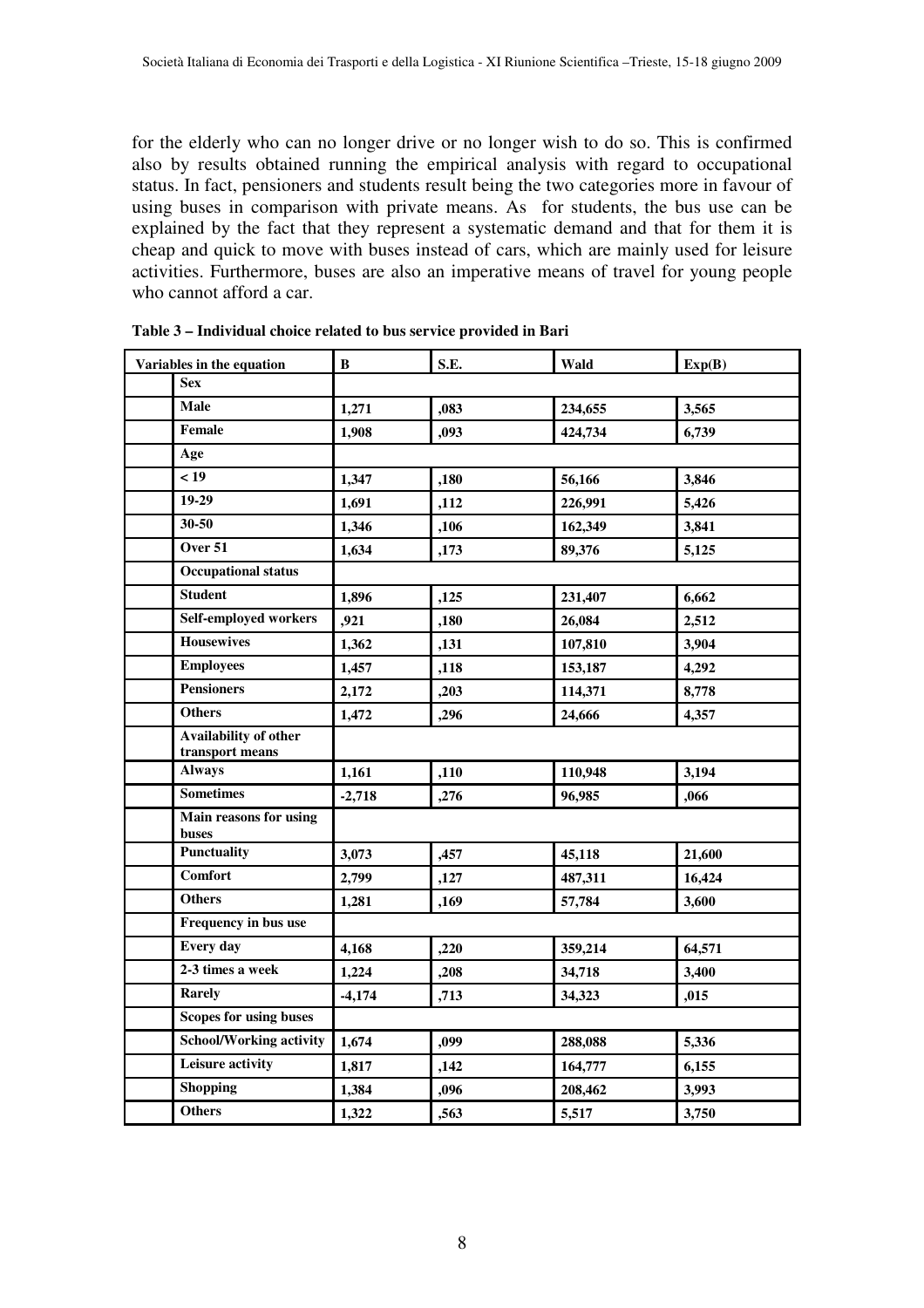| Main advantages from<br>using buses<br>In comparison with<br>other transport means |       |      |         |        |
|------------------------------------------------------------------------------------|-------|------|---------|--------|
| No parking problem                                                                 | 2.277 | ,113 | 404,269 | 9,744  |
| <b>Cheaper</b>                                                                     | 1,566 | ,127 | 152,110 | 4,787  |
| <b>Less polluting</b>                                                              | ,810  | ,125 | 42,200  | 2,247  |
| <b>Others</b>                                                                      | ,850  | ,152 | 31,349  | 2,339  |
| Type of bus ticket                                                                 |       |      |         |        |
| Season-ticket                                                                      | 3,307 | ,175 | 358,619 | 27,294 |
| Daily ticket                                                                       | ,802  | ,071 | 127,127 | 2,231  |

As for the availability of other transport means, those who expressed a higher probability of using buses are those who always have a car, although currently those who use buses and have always a car are only 18,3% of the total respondents. This is a very good indication because for the future these figures are underlying propensities for changing behaviour. It is clear that the potential for incentives to change car use can be seen.

With regard to the main reason for using buses, due to the very high congestion in the city centre - even if it may appear strange –, buses guarantee more punctuality than private means – mainly due to congestion and parking problems - and therefore, for this reason, respondents would be more in favour of using collective modes. Thus, congestion can potentially induce a substantial modal switch and assume the role of natural deterrent. The other reason which can push people to use buses is the comfort. In order to understand this final result, it has to be crossed with advantages from bus use. In fact, of all the respondents, those who feel that buses are comfortable because doing so they do not have normal problems that they could have with cars, such as parking problems, represent a large part of the sample: 37%. Problems with parking thus have a very large deterrent effect on car use. This can help to support that improving parking availability – only in such a way to make car users' lives more comfortable - is not the answer for improving urban transport in Bari, since it leads to the release of a latent demand for car use and would generate new traffic. It should be noted that parking facilities are almost as damaging to public transport as car availability**<sup>9</sup>** .

Moreover, if frequency is considered, those who would like to use buses are, quite reasonable, those who now use buses every day.

As for scopes, transit due to leisure activities and school/working activities are almost one a half times more important than those who would like to use buses for shopping, although the odd ratio for this scope is, in absolute term, very high. Somewhat surprisingly is the willingness to use buses for leisure activities, but this is probably due to the fact that on the basis of survey results 19% of the total respondents use buses for

 $\overline{a}$ 

<sup>&</sup>lt;sup>9</sup> On this point see, for example, Bresson, G.-Dargay, J.-Madre, J.L.-Pirotte, A. (2003).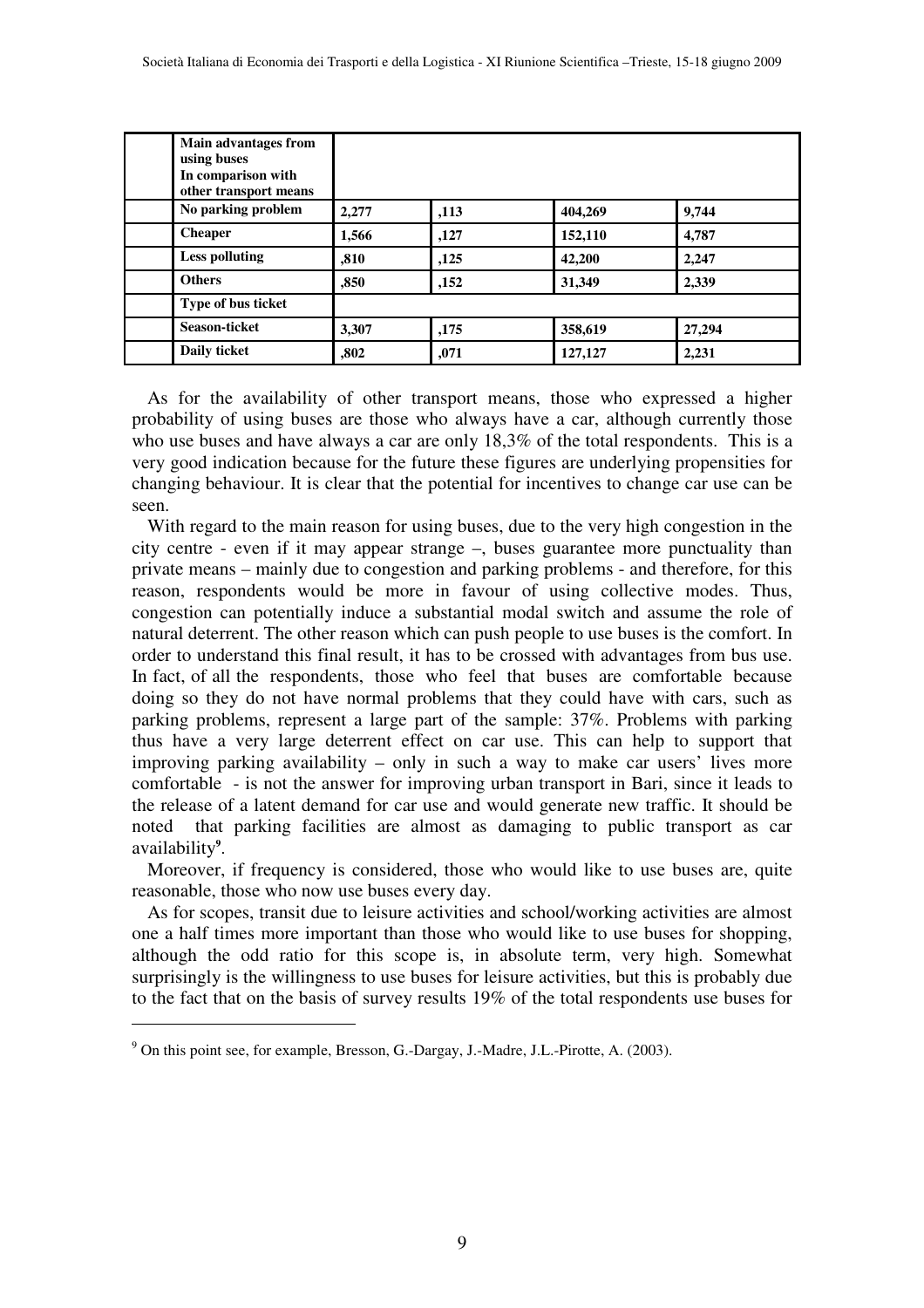this scope and, of all 1886 respondents, 15% of those use buses for leisure activities, do not have other available modes.

Among the main advantages from potential use of buses, respondents indicate "no parking problem" and the fact that this transport mode is cheaper in comparison with alternatives. So, the study indicates that individuals would behave rationally with regard to the choice between public and private transport. In fact, in congested areas, where parking is also a problem, they would tend

to use public transport. Therefore, making parking more difficult and expensive would also help.

Finally, as it was reasonable, those who would like to use buses are those who have season tickets in comparison with those who buy daily tickets.

### **Conclusions**

Given the broad spectrum of actors potentially impacted by urban travel activity, a mix of complementary measures needs to be developed to provide a clear incentive to reduce the impacts of urban travel. This involves a better transport planning, both on a strategic national level, and on regional and local levels. It involves finding ways to manage growth in car use and ensuring that alternative modes of travel to car are promoted, so that there are alternatives available to the individual traveller. As suggested by ECMT (2001), pricing instruments, legal and regulatory tools, currently available technology, and public information are some of the main policy tools available.

The survey and the empirical analysis suggest that one best direct option is simply not to improve congestion, although congestion – as it is – also affects bus use. In this case one can simply suggest to increase the space allocated to buses – for example through bus-only lanes – and thus reducing the road space allocated to car traffic. So doing, at least, buses can guarantee affordable services, although some other general improvements are requested, such as a higher frequency.

The results of the survey also suggest that, although current bus users are not strongly satisfied with the urban transport service offered, in the future there could be some hope, especially if – regardless of the final end of the reform process – operators take into consideration what their clients need.

### *References*

AJZEN, I. (1991), "The theory of planned behaviour", *Organizational behaviour and human decision process*, 50: 179-211.

- ANBLE, J. (2005), "'Complacent Car Addicts' or 'Aspiring Environmentalists'? Identifying travel behaviour segments using attitude theory, *Transport Policy*, 12: 65- 78.
- BOITANI, A.- CAMBINI, C. (2004), "Le gare per i servizi di trasporto locale in Europa e in Italia: molto rumore per nulla?", HERMES, Working Paper, 1.
- BRESSON, G.-DARGAY, J.-MADRE, J.L.-PIROTTE, A. (2003), "The main determinants of the demand for public transport: a comparative analysis of England and France using shrinkage estimators", *Transportation Research*, Part A, 37: 605- 627.